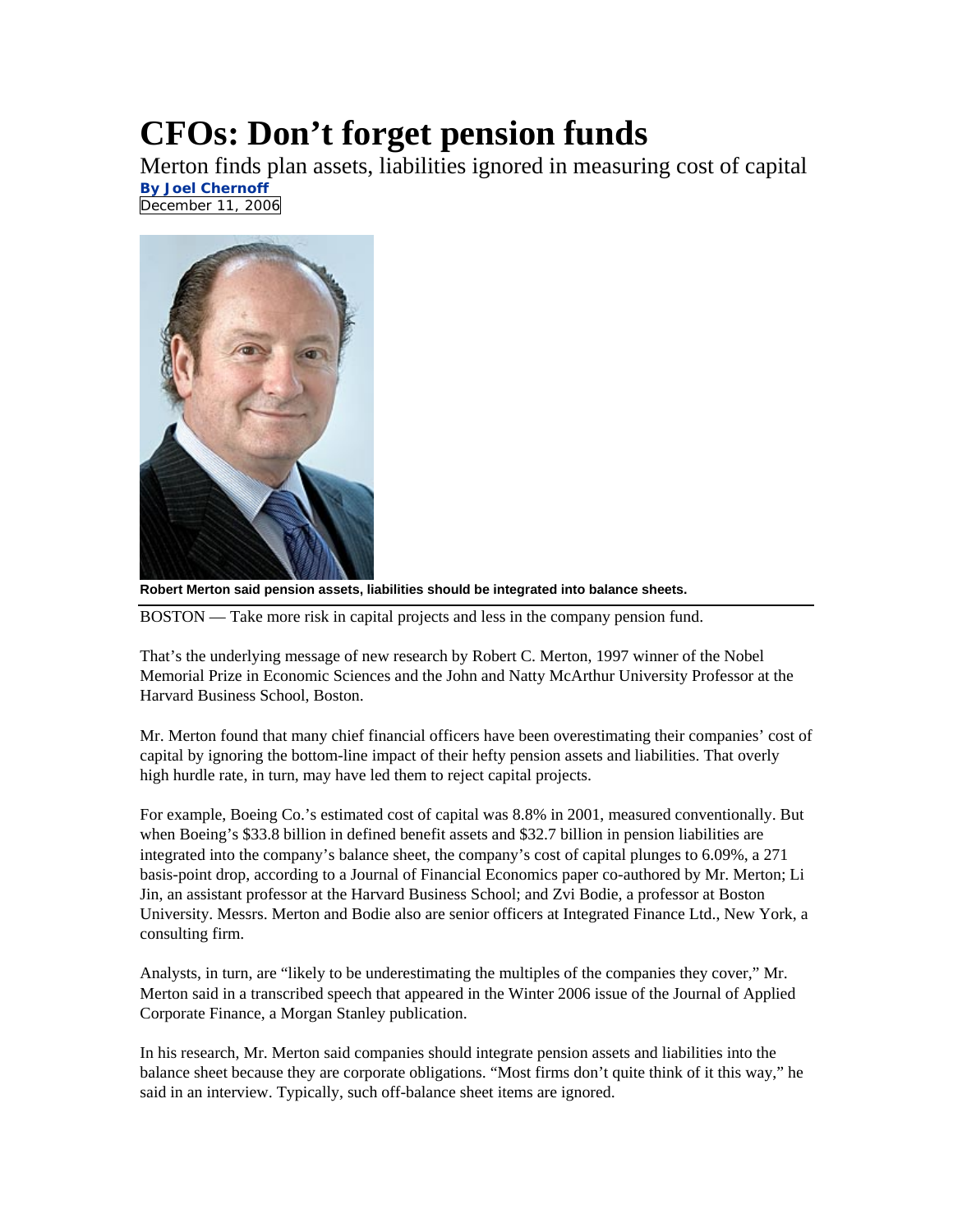## **Better bang for buck**

CFOs might find they not only should invest more in capital projects, but they also would get a better bang for their buck by reducing equity exposure in the pension plan, he observed.

Lowering equity allocations will reduce expected returns, and thus increase pension contributions, Mr. Merton said in the Journal of Applied Corporate Finance.

"And that sounds like a bad thing, a value-reducing proposition — until one begins to consider the effect on risk. When you look at the whole picture, lowering the expected returns on the assets also lowers the risk of the entire firm. And by lowering risk, you create the capacity for the firm to take other risks — core operating risks, if you will, that are likely to add more value than passive equity investments in other companies," Mr. Merton said.

Explained Michael Peskin, managing director and head of Morgan Stanley's global pensions solution group, New York: "For strong companies, they're better off getting the (risk) exposure in the corporation, not in the pension plan."

Until now, how much risk to take in the pension fund was nebulous, and companies largely have stuck with high equity allocations, explained Barton Waring, managing director at Barclays Global Investors, San Francisco.

"For companies where the pension plan is dominating part of the organization, this may provide an argument (in favor of) reducing that equity exposure," he said.

"It's hard to imagine that 75% equity is comfortably within the risk tolerance of most sponsors, remembering the reaction to 2001-2002 experience," Mr. Waring said. "It would be easy to see the average dropping to 40% to 50% equities and to see more dispersion" in asset allocations, he said.

## **Risk mismatch**

In the article, Mr. Merton said analysts, rating agencies and regulators mistakenly have focused on funding shortfalls when evaluating pension funds.

Instead, the "biggest pension problem facing corporate American and its investors is not shortfall, but the risk mismatch between pension assets and liabilities," he said.

A company that is 105% funded but is 85% invested in equities carries far more risk then one that is 100% funded but is completely invested in bonds, he explained. That lesson was brought home from 2000 to 2002, when the stock market and interest rates both declined, sharply decreasing funding levels, he said.

The misplaced focus on funding levels has been driven by accounting and actuarial rules. Companies discounted their pension obligations with expected returns for stocks and bonds. That led pension executives to erroneously "think that the liability is less today if I put my investment in a stock portfolio than if I put it in a bond portfolio," said John O'Brien, director of the Masters in Financial Engineering program at the Haas School of Business at the University of California at Berkeley.

In effect, they would "argue that \$1 today in a stock portfolio is worth more than \$1 in a bond